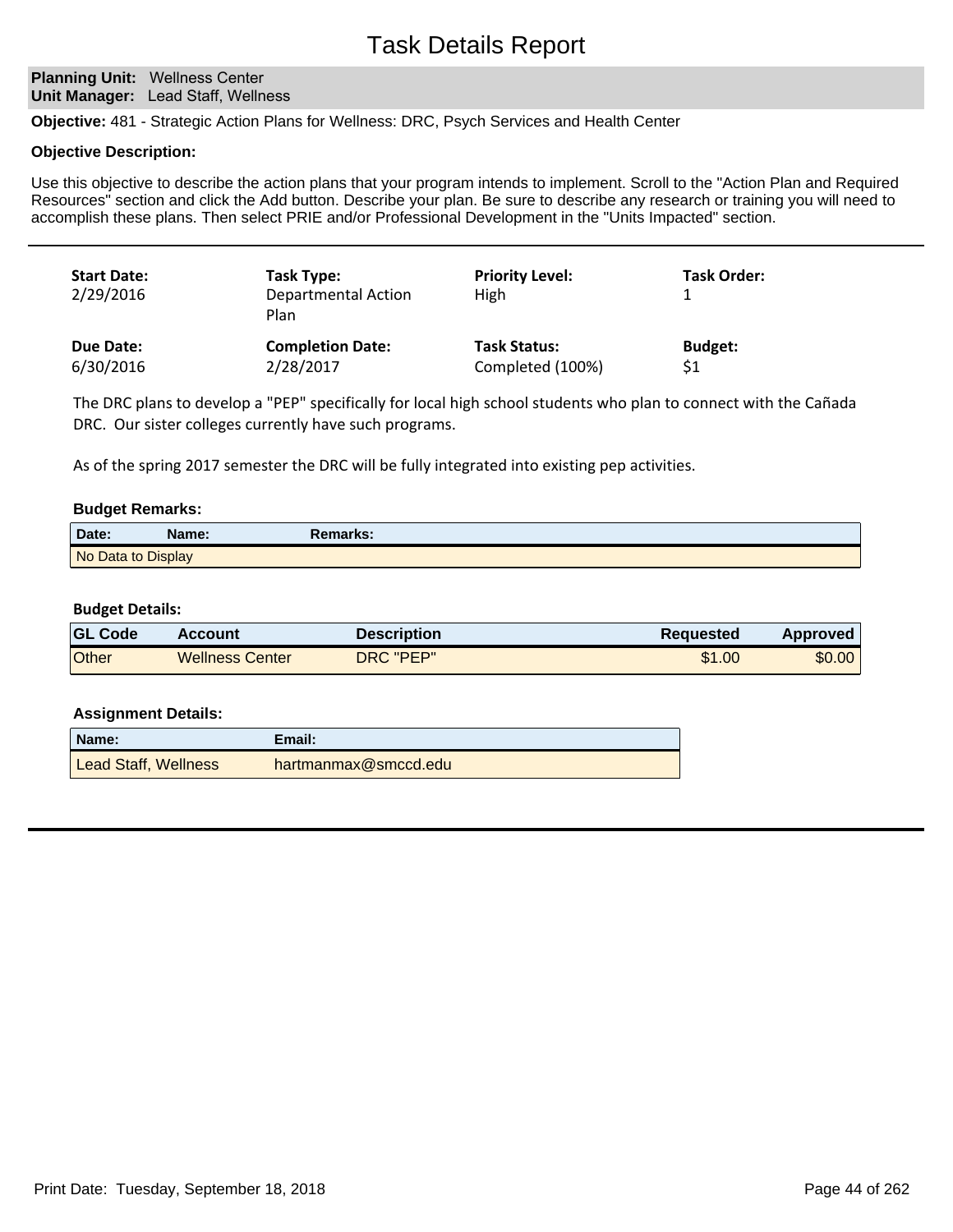| <b>Start Date:</b><br>2/29/2016 | Task Type:<br><b>Departmental Action</b><br>Plan | <b>Priority Level:</b><br>High                      | Task Order:           |
|---------------------------------|--------------------------------------------------|-----------------------------------------------------|-----------------------|
| Due Date:<br>12/31/2017         | <b>Completion Date:</b>                          | <b>Task Status:</b><br>Planning/Discussion<br>(25%) | <b>Budget:</b><br>\$1 |

The DRC plans to develop a paperless, web based, test scheduling system to assist with the scheduling and proctoring of DRC exams for students with testing accommodations.

## **Budget Remarks:**

| Date:              | Name: | Remarks: |  |
|--------------------|-------|----------|--|
| No Data to Display |       |          |  |

## **Budget Details:**

| <b>GL Code</b> | Account         | <b>Description</b>                               | Requested | Approved |
|----------------|-----------------|--------------------------------------------------|-----------|----------|
| ITech          | Wellness Center | Paperless, web based, test<br>scheduling system. | \$1.00    | \$0.00   |

| Name:              | Email: |
|--------------------|--------|
| No Data to Display |        |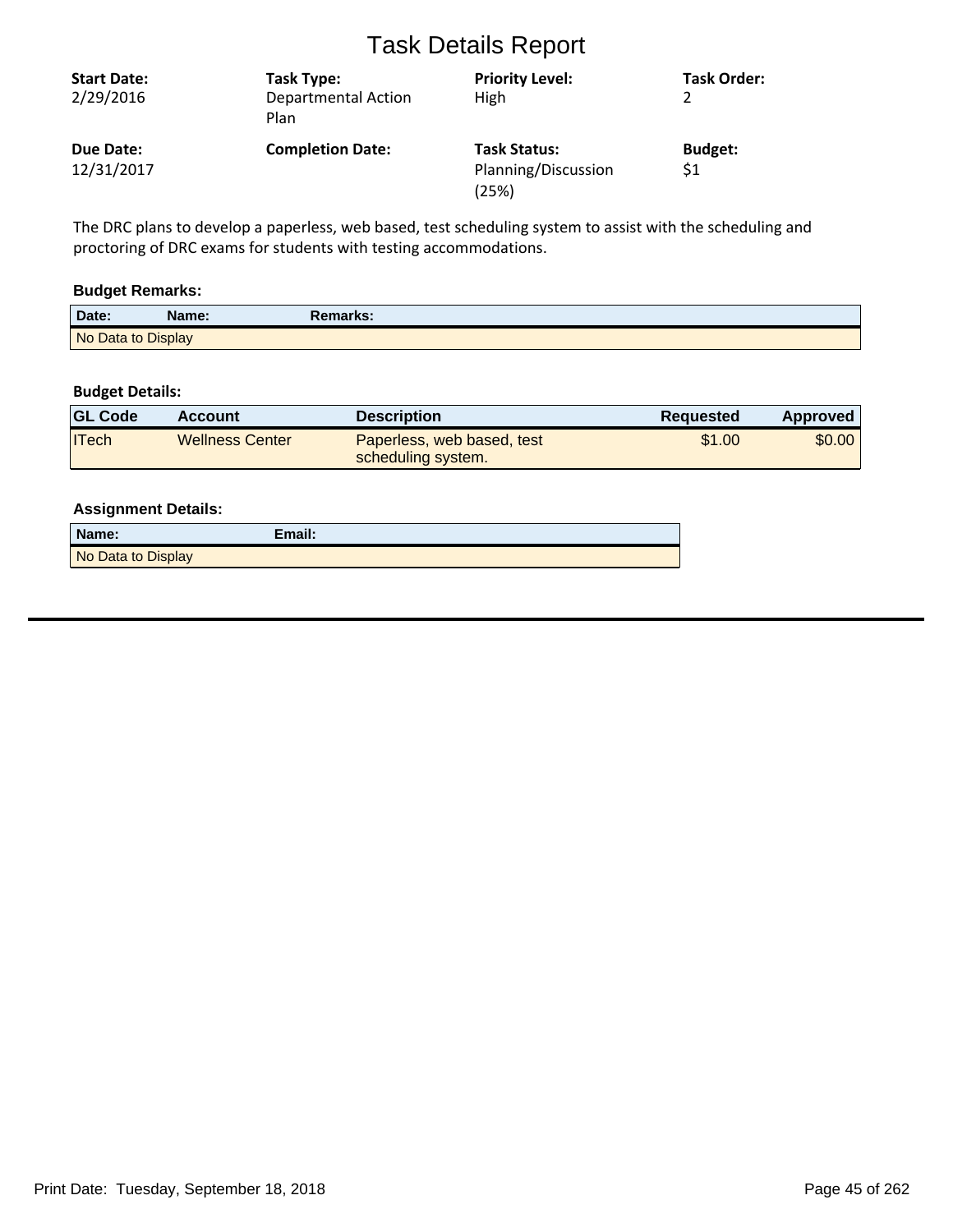| <b>Start Date:</b><br>2/29/2016 | Task Type:<br><b>Departmental Action</b><br>Plan | <b>Priority Level:</b><br>High                      | <b>Task Order:</b>    |
|---------------------------------|--------------------------------------------------|-----------------------------------------------------|-----------------------|
| Due Date:<br>6/30/2017          | <b>Completion Date:</b>                          | <b>Task Status:</b><br>Planning/Discussion<br>(25%) | <b>Budget:</b><br>\$1 |

Data collected by the PRIE office has shown that first year DRC students do not meet the college benchmarks for success and retention. The DRC plans to develop a "Transition to College" course to be offered primarily for these first time DRC college students.

#### **Budget Remarks:**

| Date:              | Name: | Remarks: |  |
|--------------------|-------|----------|--|
| No Data to Display |       |          |  |

## **Budget Details:**

| <b>GL Code</b> | <b>Account</b>         | <b>Description</b>                                                                    | Requested | Approved |
|----------------|------------------------|---------------------------------------------------------------------------------------|-----------|----------|
| <b>InsPer</b>  | <b>Wellness Center</b> | <b>Transition to College course and</b><br>instructor for first year DRC<br>students. | \$1.00    | \$0.00   |

| Name:                | Email:               |
|----------------------|----------------------|
| Lead Staff, Wellness | hartmanmax@smccd.edu |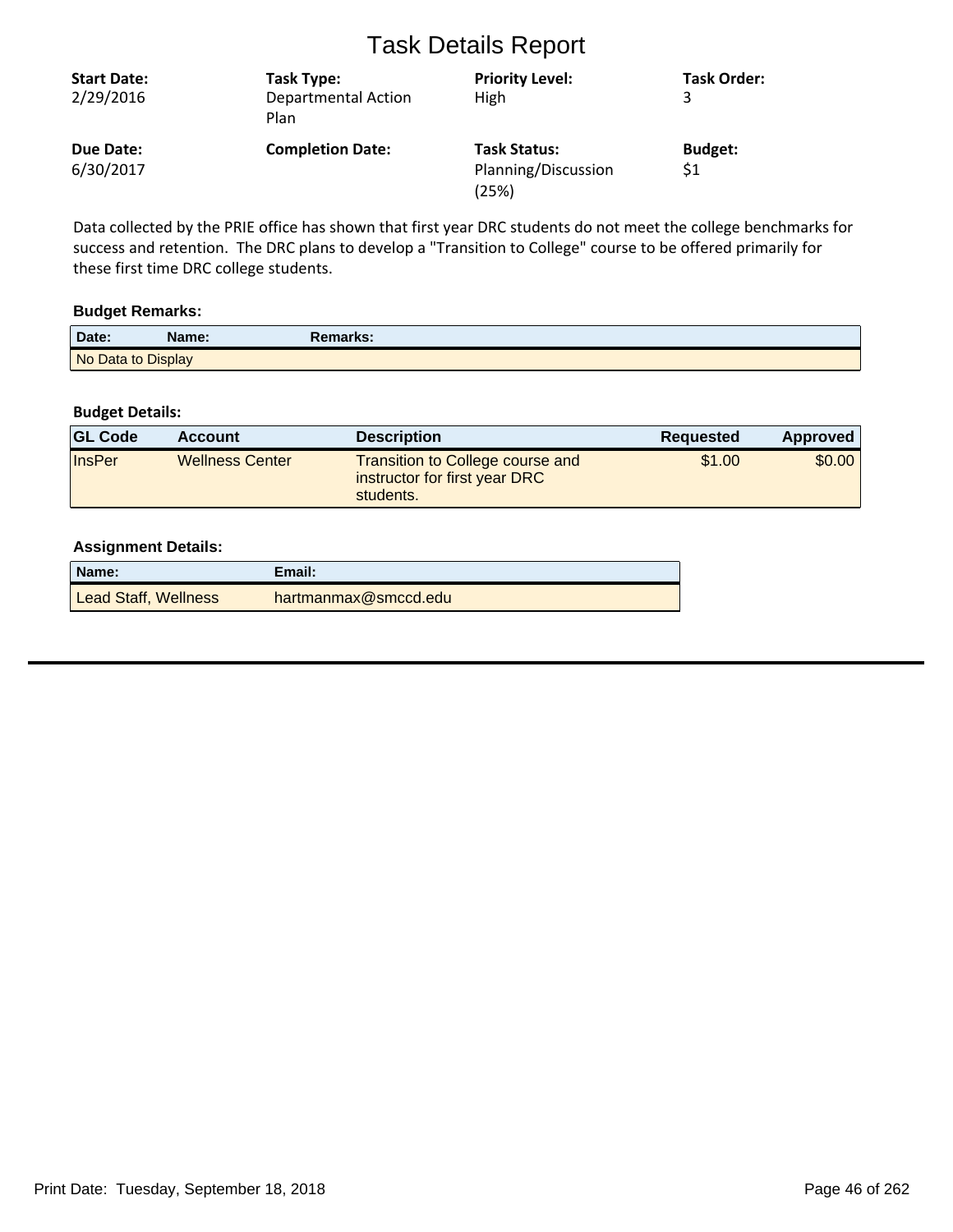| <b>Start Date:</b><br>2/29/2016 | Task Type:<br><b>Departmental Action</b><br>Plan | <b>Priority Level:</b><br>Medium                    | <b>Task Order:</b><br>4 |
|---------------------------------|--------------------------------------------------|-----------------------------------------------------|-------------------------|
| Due Date:<br>6/30/2018          | <b>Completion Date:</b>                          | <b>Task Status:</b><br>Planning/Discussion<br>(25%) | <b>Budget:</b><br>\$1   |

The DRC plans to reinstate our Adaptive PE courses to coincide with the opening of our new gym/fitness center. The DRC has had initial conversations with the VPA and has done some initial work researching the equipment and personnel that would be necessary to offer these classes. In many colleges Adaptive PE classes become hubs for DRC community building on a given campus.

#### **Budget Remarks:**

| Date:              | Name: | Remarks: \ |  |
|--------------------|-------|------------|--|
| No Data to Display |       |            |  |

#### **Budget Details:**

| <b>GL Code</b> | <b>Account</b>         | Description                    | <b>Requested</b> | Approved |
|----------------|------------------------|--------------------------------|------------------|----------|
| InsPer         | <b>Wellness Center</b> | Adaptive PE course and faculty | \$1.00           | \$0.00   |

#### **Assignment Details:**

| Name:                       | Email:               |
|-----------------------------|----------------------|
| <b>Lead Staff, Wellness</b> | hartmanmax@smccd.edu |

| <b>Start Date:</b><br>2/29/2016 | Task Type:<br><b>Departmental Action</b><br>Plan | <b>Priority Level:</b><br>Medium                    | <b>Task Order:</b>    |
|---------------------------------|--------------------------------------------------|-----------------------------------------------------|-----------------------|
| Due Date:<br>12/31/2017         | <b>Completion Date:</b>                          | <b>Task Status:</b><br>Planning/Discussion<br>(25%) | <b>Budget:</b><br>\$1 |

The DRC plans to continue to update the website to include captioned videos testimonials from our students.

#### **Budget Remarks:**

| Date.              | Name: | Remarks: |
|--------------------|-------|----------|
| No Data to Display |       |          |

## **Budget Details:**

| <b>GL Code</b> | <b>Account</b>         | <b>Description</b> | Reguested | Approved |
|----------------|------------------------|--------------------|-----------|----------|
| <b>ITech</b>   | <b>Wellness Center</b> | Website update     | \$1.00    | \$0.00   |

| Name:              | Email: |
|--------------------|--------|
| No Data to Display |        |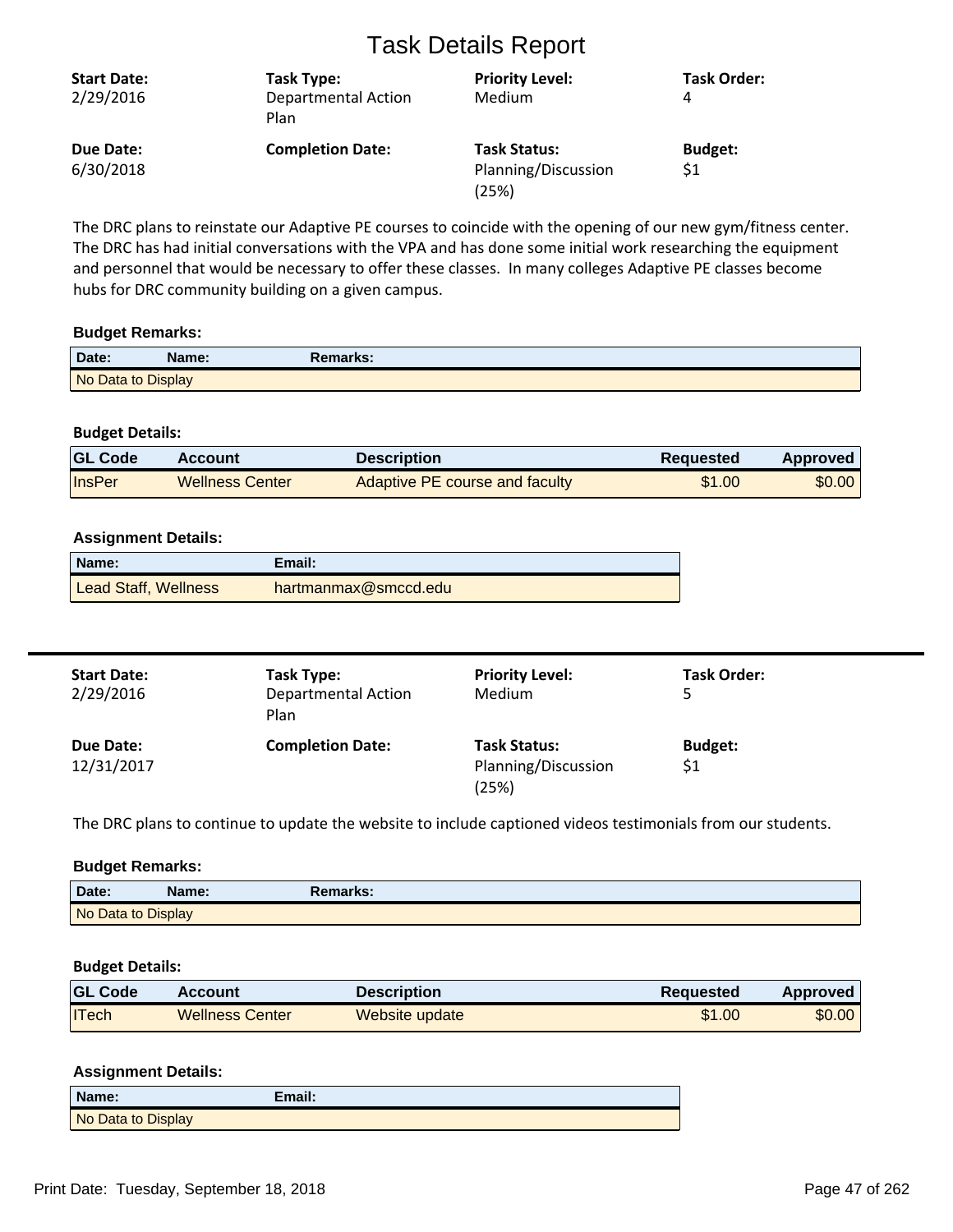| <b>Start Date:</b><br>2/29/2016 | Task Type:<br><b>Departmental Action</b><br>Plan | <b>Priority Level:</b><br>High                      | Task Order:<br>6      |
|---------------------------------|--------------------------------------------------|-----------------------------------------------------|-----------------------|
| Due Date:<br>12/31/2017         | <b>Completion Date:</b>                          | <b>Task Status:</b><br>Planning/Discussion<br>(25%) | <b>Budget:</b><br>\$1 |

The DRC plans to develop a program that would offer tutoring specifically for DRC students. These specialized tutors would be available to work one on one with students either in the Learning Center or in the Alternate Media Lab. We would like to begin offering specialized tutoring to DRC students in basic skills classes.

#### **Budget Remarks:**

| Date:              | Name: | Remarks: |  |
|--------------------|-------|----------|--|
| No Data to Display |       |          |  |

## **Budget Details:**

| <b>GL Code</b> | <b>Account</b>         | <b>Description</b>              | Requested | Approved |
|----------------|------------------------|---------------------------------|-----------|----------|
| <b>NIPers</b>  | <b>Wellness Center</b> | <b>DRC Specialized Tutoring</b> | \$1.00    | \$0.00   |

#### **Assignment Details:**

| Name:              | Email: |
|--------------------|--------|
| No Data to Display |        |

| <b>Start Date:</b><br>2/29/2016 | Task Type:<br><b>Departmental Action</b><br>Plan | <b>Priority Level:</b><br>Medium | Task Order:    |
|---------------------------------|--------------------------------------------------|----------------------------------|----------------|
| Due Date:                       | <b>Completion Date:</b>                          | <b>Task Status:</b>              | <b>Budget:</b> |
| 6/30/2016                       |                                                  | Deferred                         | \$1            |

The DRC plans on working with the PCC to develop an educational support group for Cañada students on the autism spectrum.

#### **Budget Remarks:**

| Date:              | Name: | Remarks: |  |
|--------------------|-------|----------|--|
| No Data to Display |       |          |  |

#### **Budget Details:**

| <b>GL Code</b> | <b>Account</b>         | <b>Description</b>               | <b>Requested</b> | Approved |
|----------------|------------------------|----------------------------------|------------------|----------|
| <b>Other</b>   | <b>Wellness Center</b> | Autism Educational Support Group | \$1.00           | \$0.00   |

| Name:              | Email: |
|--------------------|--------|
| No Data to Display |        |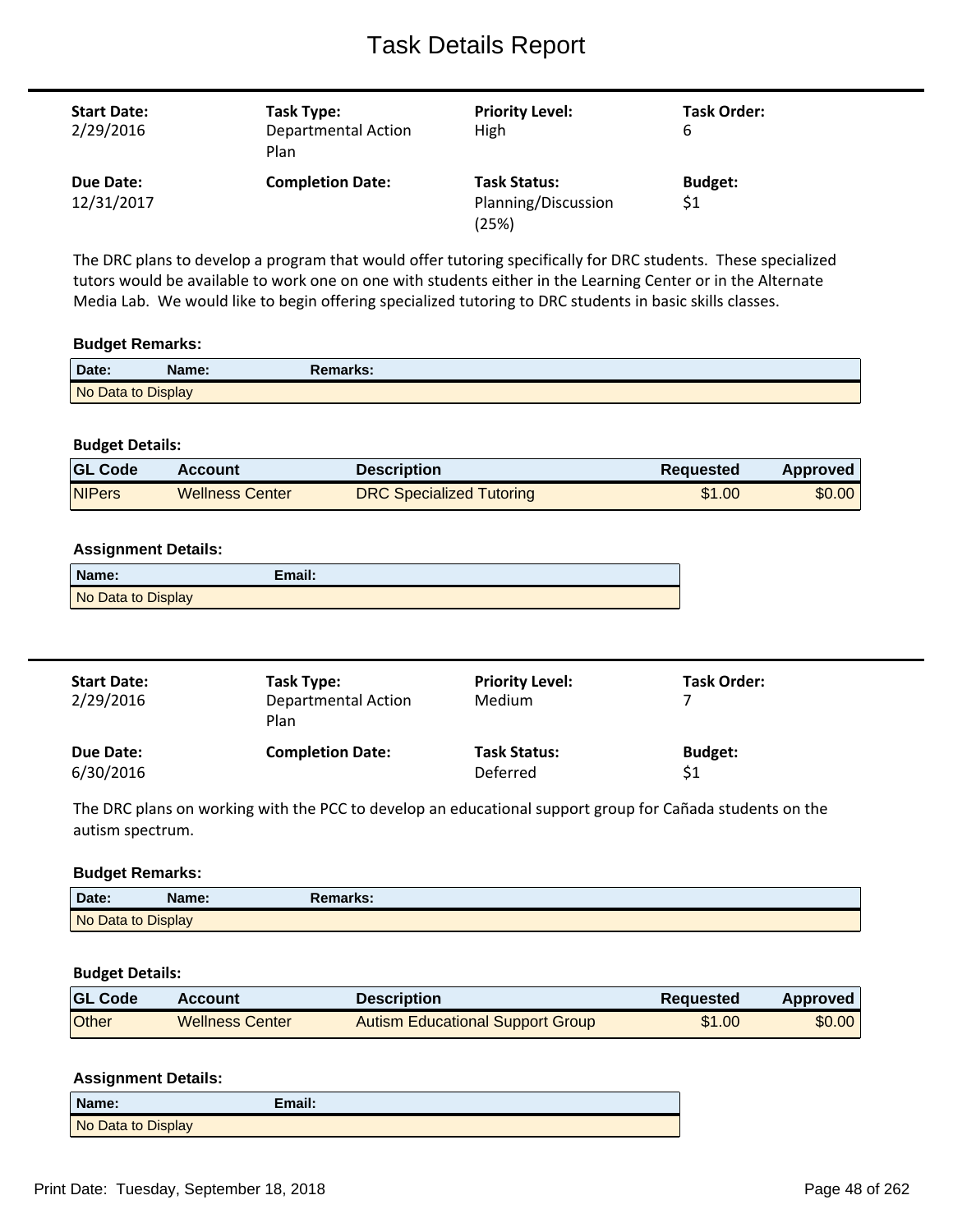| <b>Start Date:</b><br>2/29/2016 | Task Type:<br><b>Departmental Action</b><br>Plan | <b>Priority Level:</b><br><b>Medium</b> | Task Order:<br>8 |
|---------------------------------|--------------------------------------------------|-----------------------------------------|------------------|
| Due Date:                       | <b>Completion Date:</b>                          | <b>Task Status:</b>                     | <b>Budget:</b>   |
| 6/30/2017                       |                                                  | In Progress                             | \$1              |

The DRC plans to develop one or more Assistive Technology classes to train students how to use the programs like Kurzweil, Dragon, JAWS, Zoomtext, and how to use devices like the Livescribe Smartpens. Similar course are currently being offered at Skyline.

#### **Budget Remarks:**

| Date:              | Name: | Remarks: |
|--------------------|-------|----------|
| No Data to Display |       |          |

#### **Budget Details:**

| <b>GL Code</b> | Account                | <b>Description</b>                                    | Reguested | Approved |
|----------------|------------------------|-------------------------------------------------------|-----------|----------|
| <b>InsPer</b>  | <b>Wellness Center</b> | <b>Assistive Technology Classes and</b><br>instructor | \$1.00    | \$0.00   |

#### **Assignment Details:**

| Name:                       | Email:               |
|-----------------------------|----------------------|
| <b>Lead Staff, Wellness</b> | hartmanmax@smccd.edu |

| <b>Start Date:</b><br>2/29/2016 | Task Type:<br><b>Departmental Action</b><br>Plan | <b>Priority Level:</b><br>High | Task Order:<br>q |
|---------------------------------|--------------------------------------------------|--------------------------------|------------------|
| Due Date:                       | <b>Completion Date:</b>                          | <b>Task Status:</b>            | <b>Budget:</b>   |
| 12/31/2017                      |                                                  | In Progress                    | \$1              |

The PCC plans to work with the PRIE office to develop a SLOs and an assessment plan for the next program review cycle.

#### **Budget Remarks:**

| Date:              | Name: | <b>Remarks:</b> |  |
|--------------------|-------|-----------------|--|
| No Data to Display |       |                 |  |

#### **Budget Details:**

| <b>GL Code</b> | Account                | <b>Description</b> | Requested | Approved |
|----------------|------------------------|--------------------|-----------|----------|
| Other          | <b>Wellness Center</b> | Develop PCC SLOs   | \$1.00    | \$0.00   |

| Name:                       | Email:               |
|-----------------------------|----------------------|
| <b>Lead Staff, Wellness</b> | hartmanmax@smccd.edu |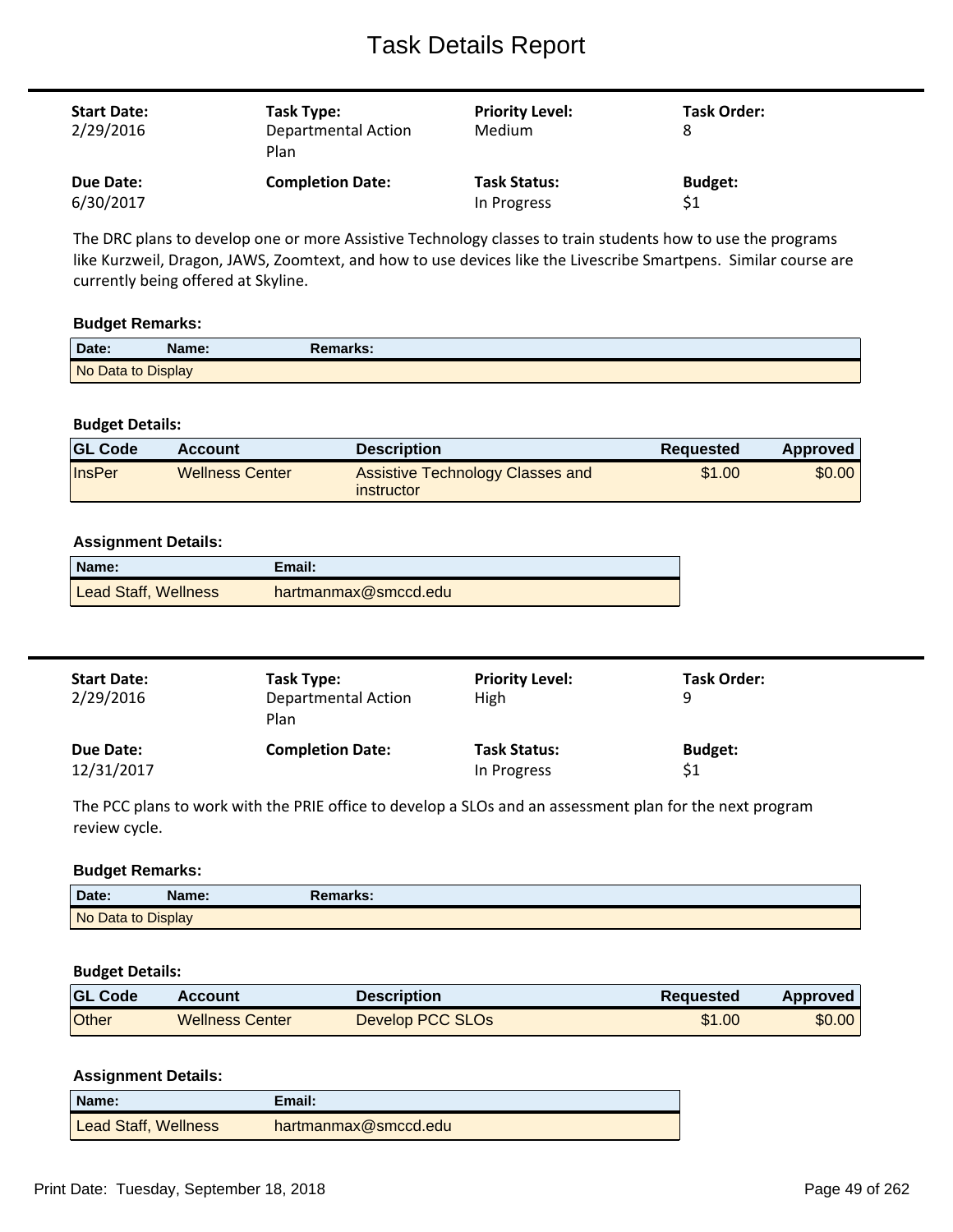| <b>Start Date:</b> | Task Type:              | <b>Priority Level:</b> | Task Order:    |
|--------------------|-------------------------|------------------------|----------------|
| 2/28/2017          | Resource Request        | High                   | 10             |
| Due Date:          | <b>Completion Date:</b> | <b>Task Status:</b>    | <b>Budget:</b> |
| 12/31/2017         |                         | <b>New</b>             | \$204          |

Dragon Naturally Speaking Headsets

To accompany our request for new licenses for Dragon Naturally Speaking software we are requesting to upgrade our headsets. We are requesting 6 Dragon USB Headsets priced at \$34.99 each for a total of \$209.94.

#### **Budget Remarks:**

| Date:              | Name: | Remarks: |
|--------------------|-------|----------|
| No Data to Display |       |          |

## **Budget Details:**

| <b>GL Code</b> | <b>Account</b>         | <b>Description</b>        | Requested | <b>Approved</b> |
|----------------|------------------------|---------------------------|-----------|-----------------|
| <b>ITech</b>   | <b>Wellness Center</b> | <b>Dragon USB Headset</b> | \$204.00  | \$0.00          |

| Name:              | Email: |
|--------------------|--------|
| No Data to Display |        |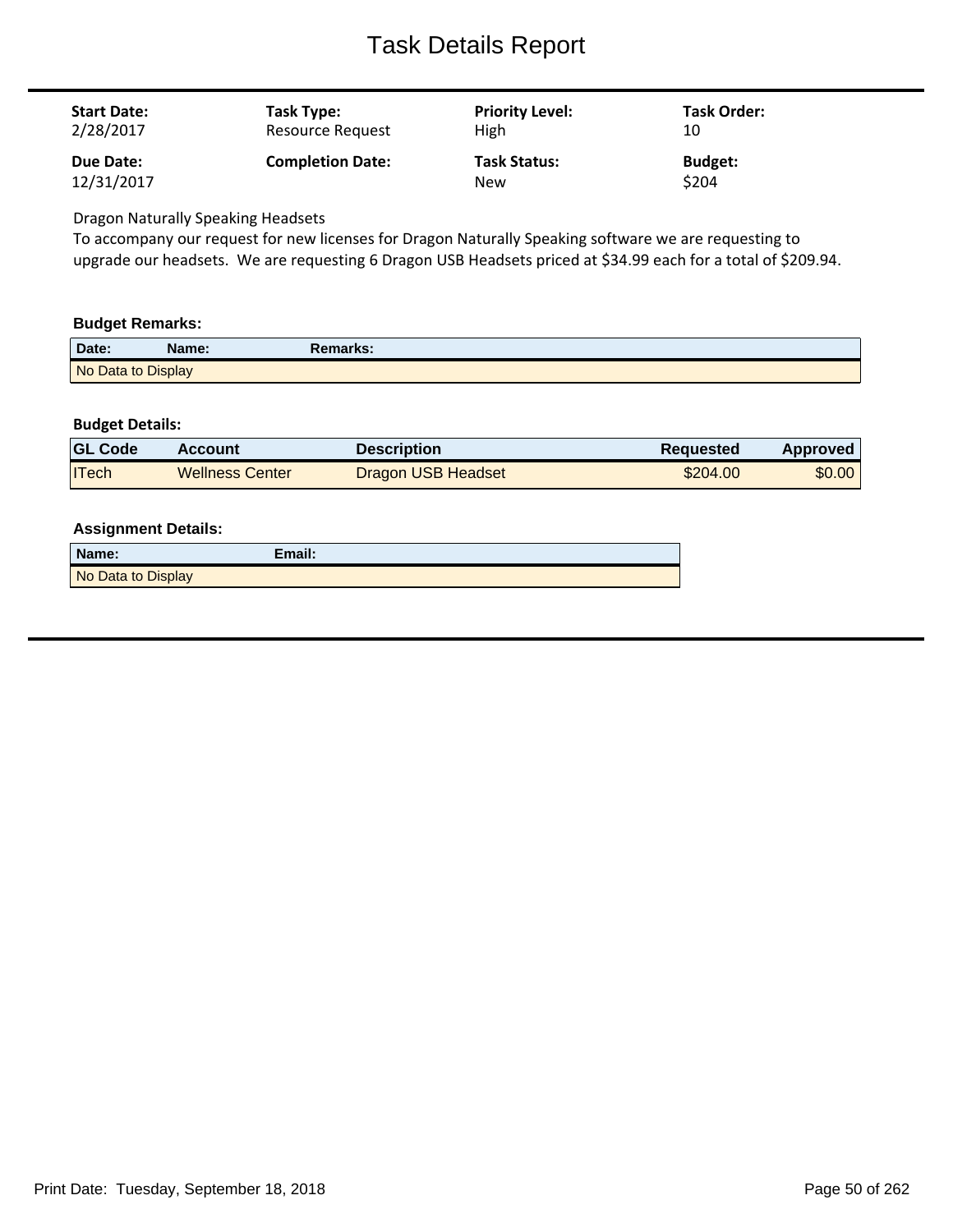| <b>Start Date:</b> | Task Type:              | <b>Priority Level:</b> | Task Order:    |
|--------------------|-------------------------|------------------------|----------------|
| 2/28/2017          | <b>Resource Request</b> | <b>High</b>            | 11             |
| Due Date:          | <b>Completion Date:</b> | <b>Task Status:</b>    | <b>Budget:</b> |
| 8/1/2017           |                         | <b>New</b>             | \$4,396        |

Large Screen Monitors

To assist with the instruction of our recently approved Assistive Technology Courses, DSKL 827 and DSKL 829 we are requesting the Alternate Media Lab in room 5-207 be upgraded. We are requesting 4 HP Z30i 30" monitors. \$1,099 each for a total of \$4,396. We will also be able to place these monitors as needed in labs on campus for students in computer classes with visual limitations.

## **Budget Remarks:**

| Date:              | Name: | Remarks: |  |
|--------------------|-------|----------|--|
| No Data to Display |       |          |  |

## **Budget Details:**

| <b>GL Code</b> | Account                | <b>Description</b>   | <b>Requested</b> | Approved |
|----------------|------------------------|----------------------|------------------|----------|
| <b>ITech</b>   | <b>Wellness Center</b> | HP Z30i 30" monitors | \$4396.00        | \$0.00   |

| Name:              | Email: |
|--------------------|--------|
| No Data to Display |        |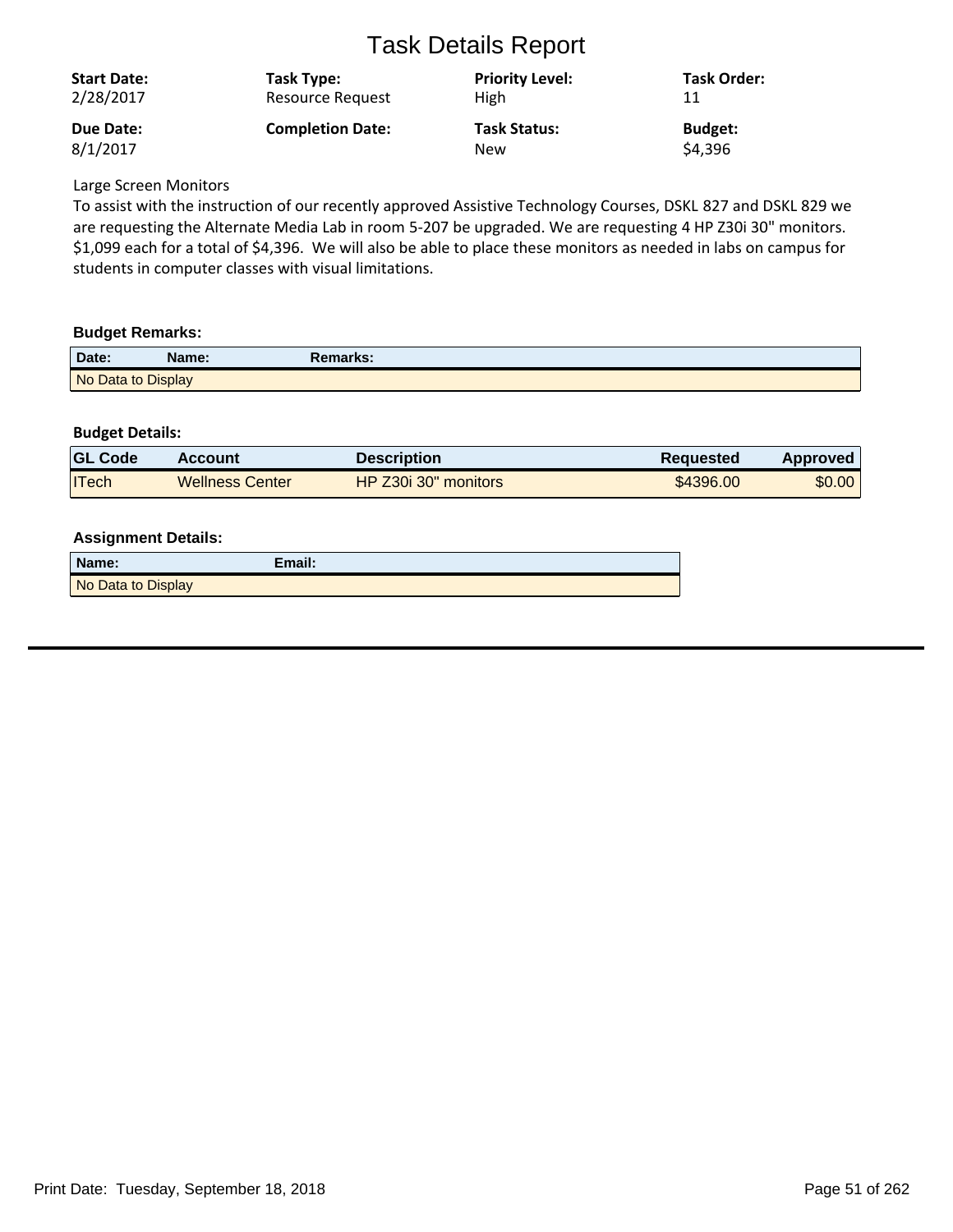| <b>Start Date:</b> | Task Type:              | <b>Priority Level:</b> | Task Order:    |
|--------------------|-------------------------|------------------------|----------------|
| 2/28/2017          | <b>Resource Request</b> | High                   | 12             |
| <b>Due Date:</b>   | <b>Completion Date:</b> | <b>Task Status:</b>    | <b>Budget:</b> |
| 8/1/2017           |                         | New                    | \$2,198        |

New Laptop Computers

To assist with the instruction of our recently approved Assistive Technology Courses, DSKL 827 and DSKL 829 we are requesting the Alternate Media Lab in room 5-207 be upgraded. We are requesting 2 Dell Inspiron 15 7000 laptops priced at \$1,099.99 each for a total of \$2,199.98. We will also be able to use these laptops for test proctoring, and for other various in class accommodations.

## **Budget Remarks:**

| Date:              | Name: | Remarks: |  |
|--------------------|-------|----------|--|
| No Data to Display |       |          |  |

## **Budget Details:**

| <b>GL Code</b> | <b>Account</b>         | Description                  | <b>Requested</b> | Approved |
|----------------|------------------------|------------------------------|------------------|----------|
| <b>ITech</b>   | <b>Wellness Center</b> | Dell Inspiron 15 7000 laptop | \$2198.00        | \$0.00   |

| Name:              | Email: |
|--------------------|--------|
| No Data to Display |        |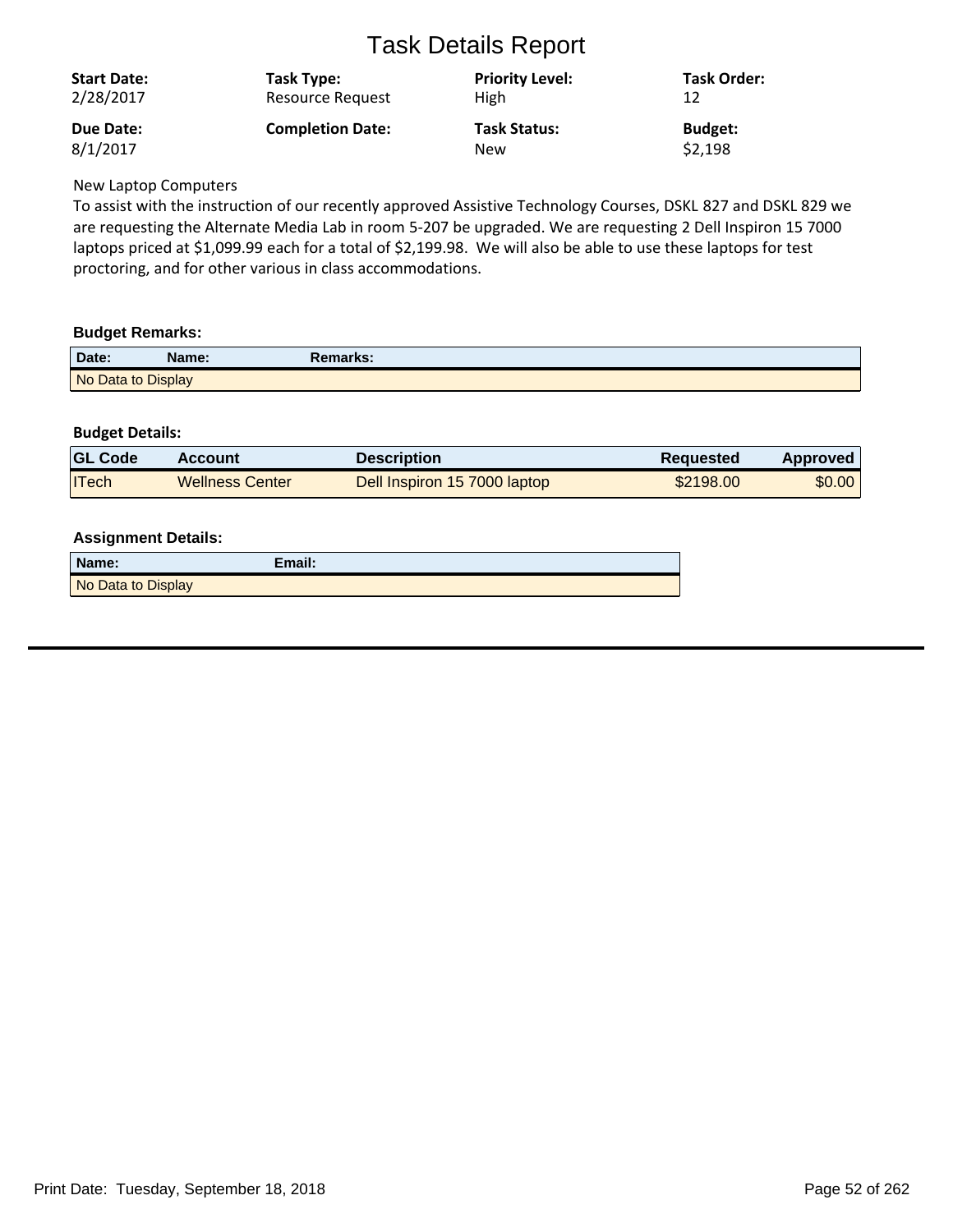| <b>Start Date:</b> | Task Type:              | <b>Priority Level:</b> | <b>Task Order:</b> |
|--------------------|-------------------------|------------------------|--------------------|
| 2/28/2017          | <b>Resource Request</b> | <b>High</b>            | 13                 |
| Due Date:          | <b>Completion Date:</b> | <b>Task Status:</b>    | <b>Budget:</b>     |
| 8/1/2017           |                         | <b>New</b>             | \$597              |

## Overhead Projector/Switcher

To assist with the instruction of our recently approved Assistive Technology Courses, DSKL 827 and DSKL 829 we are requesting the Alternate Media Lab in room 5-207 be upgraded. We are requesting an EPSON ELPDC21. \$597.00

#### **Budget Remarks:**

| Date:              | <b>Name:</b> | <b>Remarks:</b> |  |
|--------------------|--------------|-----------------|--|
| No Data to Display |              |                 |  |

## **Budget Details:**

| <b>GL Code</b> | <b>Account</b>         | <b>Description</b>   | <b>Requested</b> | Approved |
|----------------|------------------------|----------------------|------------------|----------|
| <b>ITech</b>   | <b>Wellness Center</b> | <b>EPSON ELPDC21</b> | \$597.00         | \$597.00 |

| Name:              | Email: |
|--------------------|--------|
| No Data to Display |        |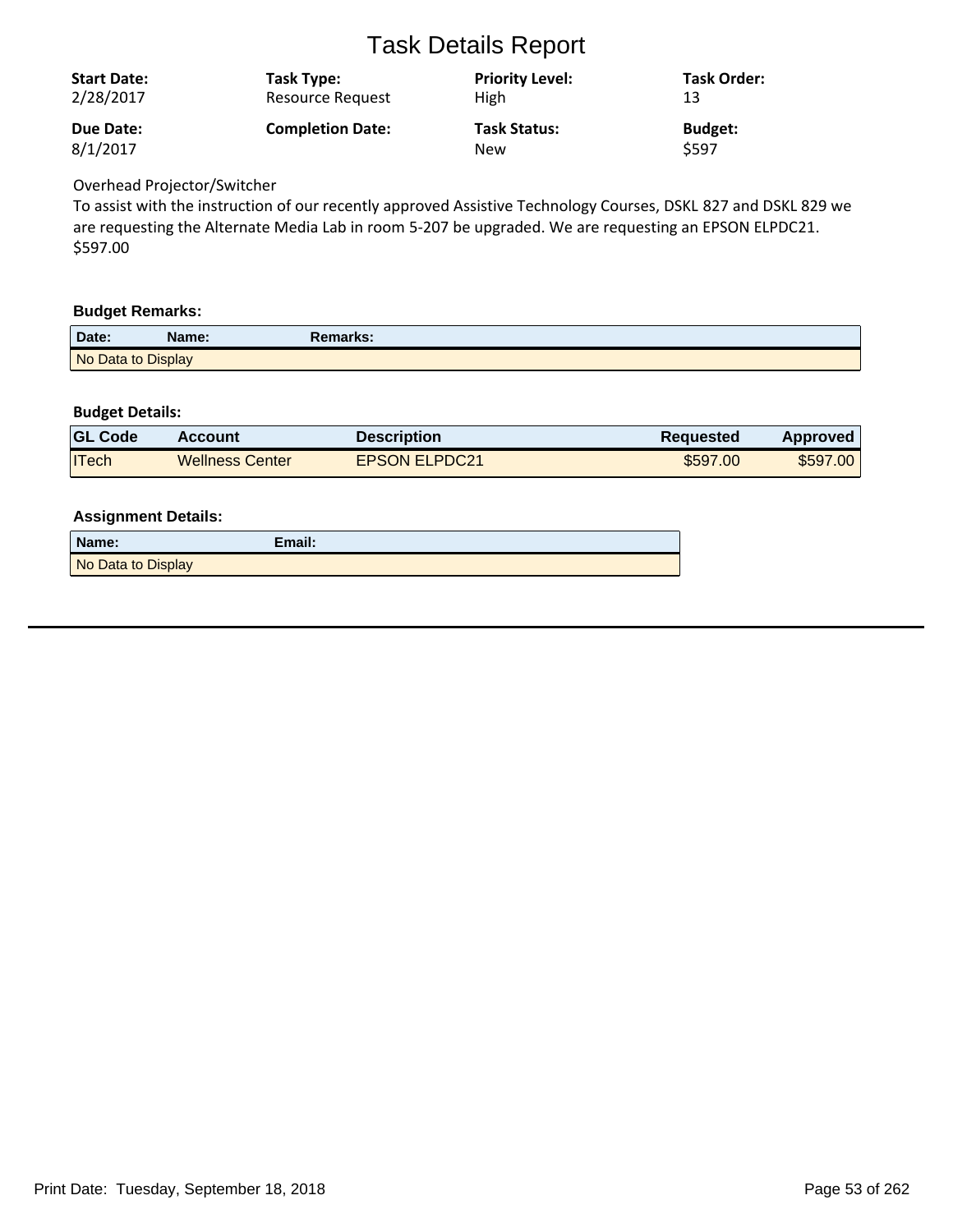| <b>Start Date:</b><br>2/28/2017 | Task Type:<br>Resource Request | <b>Priority Level:</b><br>High | <b>Task Order:</b><br>14 |
|---------------------------------|--------------------------------|--------------------------------|--------------------------|
| <b>Due Date:</b>                | <b>Completion Date:</b>        | <b>Task Status:</b>            | <b>Budget:</b>           |
| 8/1/2017                        |                                | <b>New</b>                     | \$499                    |

PC/Video/HD to HDMI 1.3 Switcher

To assist with the instruction of our recently approved Assistive Technology Courses, DSKL 827 and DSKL 829 we are requesting the Alternate Media Lab in room 5-207 be upgraded. We are requesting a PC/VIDEO/HD to HHDMI 1.3 Switcher. \$499.00

#### **Budget Remarks:**

| Date:              | Name: | Remarks: |  |
|--------------------|-------|----------|--|
| No Data to Display |       |          |  |

## **Budget Details:**

| <b>GL Code</b> | <b>Account</b>         | Description                          | <b>Requested</b> | <b>Approved</b> |
|----------------|------------------------|--------------------------------------|------------------|-----------------|
| <b>ITech</b>   | <b>Wellness Center</b> | PC/VIDEO/HD to HHDMI 1.3<br>Switcher | \$499.00         | \$499.00        |

| Name:              | Email: |
|--------------------|--------|
| No Data to Display |        |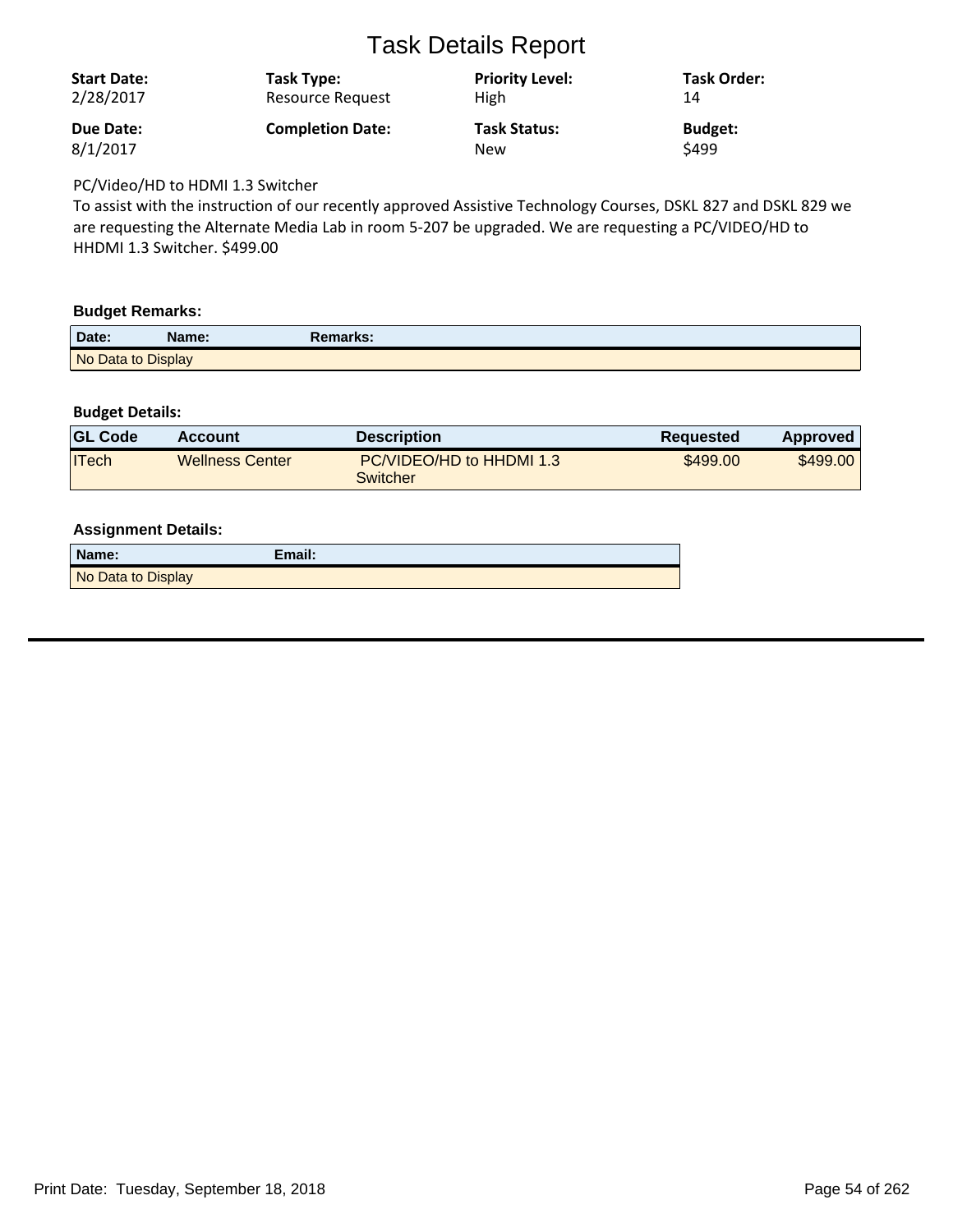| <b>Start Date:</b> | Task Type:              | <b>Priority Level:</b> | <b>Task Order:</b> |
|--------------------|-------------------------|------------------------|--------------------|
| 2/28/2017          | Resource Request        | <b>High</b>            | 15                 |
| Due Date:          | <b>Completion Date:</b> | <b>Task Status:</b>    | <b>Budget:</b>     |
| 8/1/2017           |                         | <b>New</b>             | \$1,014            |
|                    |                         |                        |                    |

LCD Projector for Alternate Media Lab

To assist with the instruction of our recently approved Assistive Technology Courses, DSKL 827 and DSKL 829 we are requesting the Alternate Media Lab in room 5-207 be upgraded. We are requesting an Epson Powerlite DS250 Business Projector. \$1014.45

#### **Budget Remarks:**

| Date:              | Name: | Remarks: |  |
|--------------------|-------|----------|--|
| No Data to Display |       |          |  |

## **Budget Details:**

| <b>GL Code</b> | <b>Account</b>         | <b>Description</b>                                        | Requested | Approved  |
|----------------|------------------------|-----------------------------------------------------------|-----------|-----------|
| ITech          | <b>Wellness Center</b> | <b>Epson Powerlite DS250 Business</b><br><b>Projector</b> | \$1014.00 | \$1014.00 |

| Name:              | Email: |
|--------------------|--------|
| No Data to Display |        |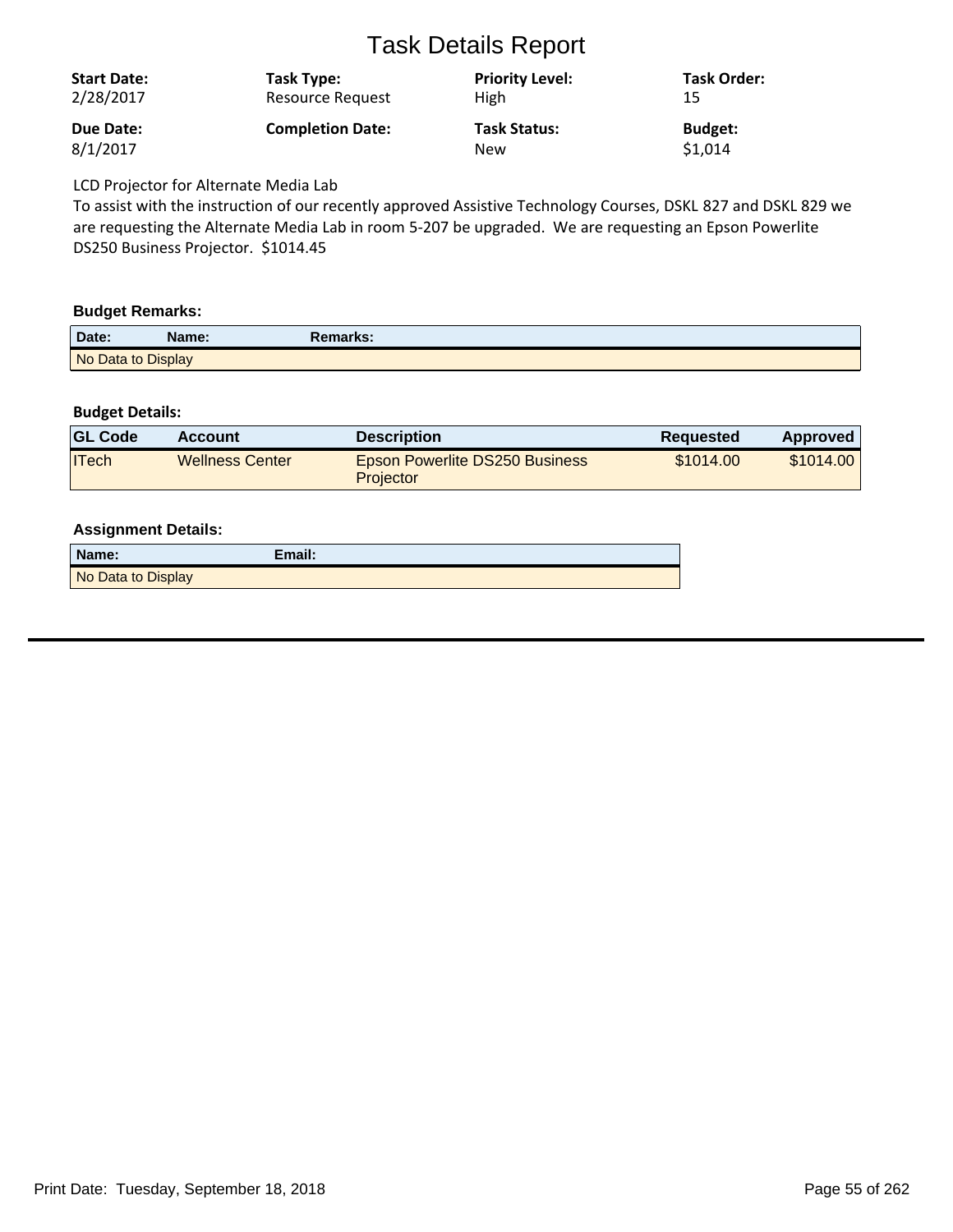| <b>Start Date:</b> | Task Type:              | <b>Priority Level:</b> | <b>Task Order:</b> |
|--------------------|-------------------------|------------------------|--------------------|
| 2/28/2017          | Resource Request        | <b>High</b>            | 16                 |
| Due Date:          | <b>Completion Date:</b> | <b>Task Status:</b>    | <b>Budget:</b>     |
| 8/1/2017           |                         | <b>New</b>             | S579               |

New Printer/Scanner/Copier/Fax for the Wellness Center Front Office

In recent years the printer/copier/scanner/fax located in the Wellness Center front office area has not been operating effectively. We have had to call in tech support multiple times. If we could replace this unit it would be a benefit to all three programs in the Wellness Center. HP Color LaserJet Pro MFP M477fdn \$579.99

## **Budget Remarks:**

| Date:              | <b>Name:</b> | Remarks: |  |
|--------------------|--------------|----------|--|
| No Data to Display |              |          |  |

## **Budget Details:**

| <b>GL Code</b> | <b>Account</b>         | Description                                 | Requested | Approved |
|----------------|------------------------|---------------------------------------------|-----------|----------|
| <b>ITech</b>   | <b>Wellness Center</b> | <b>HP Color LaserJet Pro MFP</b><br>M477fdn | \$579.00  | \$0.00   |

| Name:              | Email: |
|--------------------|--------|
| No Data to Display |        |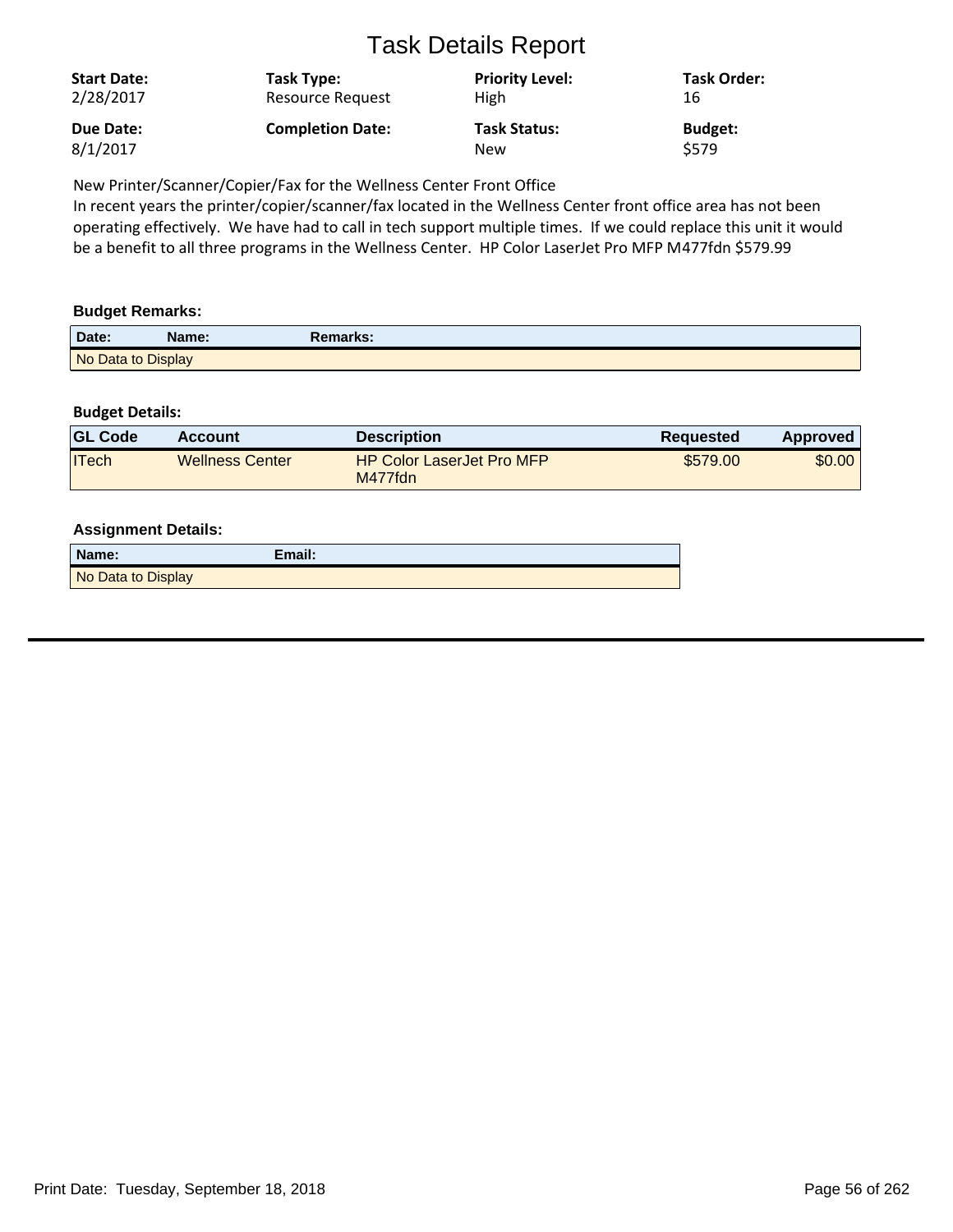| <b>Start Date:</b> | Task Type:              | <b>Priority Level:</b> | Task Order:    |
|--------------------|-------------------------|------------------------|----------------|
| 2/28/2017          | <b>Resource Request</b> | <b>Medium</b>          | 17             |
| Due Date:          | <b>Completion Date:</b> | <b>Task Status:</b>    | <b>Budget:</b> |
| 8/1/2017           |                         | New                    | \$1            |

Update the Front Exterior of the Wellness Center

In the last year we installed store bought privacy guards to protect the confidentiality of students in the Wellness Center and we also had our marketing department design and print a poster to reflect the updated branding of The Wellness Center. We would like to request a more permanent and professional looking upgrade to the front exterior of our center to create a more welcoming and inviting atmosphere for the students we serve.

#### **Budget Remarks:**

| Date:              | Name: | Remarks: |
|--------------------|-------|----------|
| No Data to Display |       |          |

## **Budget Details:**

| <b>GL Code</b> | Account                | Description                        | <b>Requested</b> | Approved |
|----------------|------------------------|------------------------------------|------------------|----------|
| Facili         | <b>Wellness Center</b> | Update exterior of Wellness Center | \$1.00           | \$0.00   |

| Name:              | Email: |
|--------------------|--------|
| No Data to Display |        |